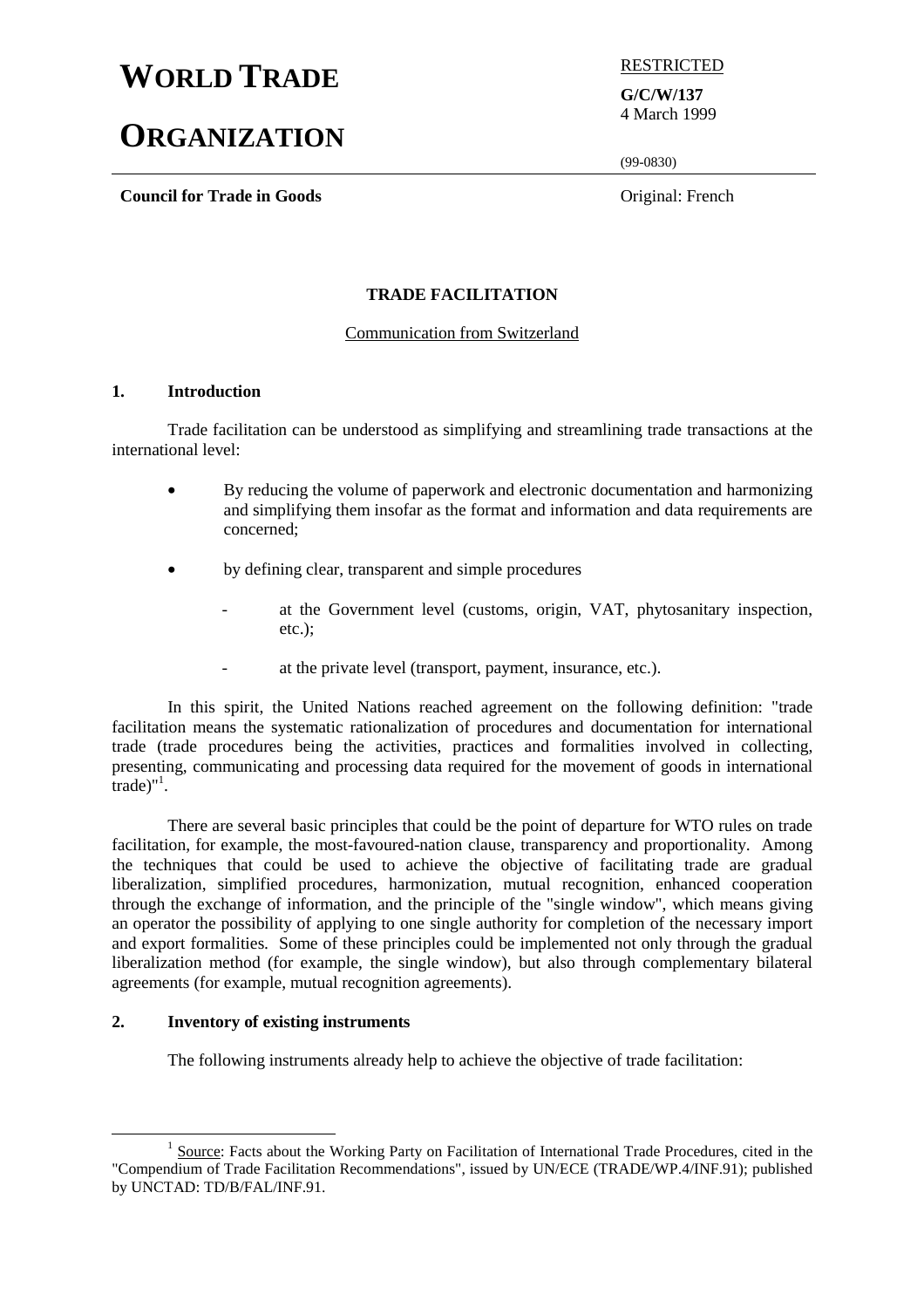G/C/W/137 Page 2

#### 2.1 In the WTO

Firstly, the **GATT 1994**, particularly Article V (Freedom of Transit), VIII (Fees and Formalities Connected with Importation and Exportation), IX (Marks of Origin), and X (Publication and Administration of Trade Regulations) contain provisions to this effect.

The **Agreements** on *customs valuation, import licensing procedures, preshipment inspection, rules of origin, technical barriers to trade* and *the application of sanitary measures* each in their own area lay down the common legal bases for mutual recognition of technical requirements (standards, etc.) that are recognized, accepted and applicable by all Members. In the forthcoming negotiations their gradual application for the purpose of trade facilitation is an avenue that should be explored.

In the General Agreement on Trade in Services (**GATS**), there are a number of provisions on improving the supply of available means of transport, increasing financial flows and allowing better exchange of information, for example, the provisions on the liberalization of transport, financial services and telecommunications.

Lastly, section 4 of the **TRIPS** Agreement contains special requirements related to border measures under which right holders may obtain the assistance of the customs authorities for the suspension of the release into free circulation of goods suspected of being counterfeit or pirated. These procedures must be applied in such a way as not to create barriers to legitimate trade and to provide safeguards against abusive use of the procedures. They can also help to achieve the objective of facilitating trade.

#### 2.2 In other international forums (non-exhaustive list)

The World Customs Organization (WCO) is expected to complete the revision of the *International Convention on The Simplification and Harmonization of Customs Procedures (Kyoto Convention) in June 1999*. Based on the progress made by February 1999, it can be affirmed that the revised Convention will include new provisions on electronic trade, risk management, automatization and audit controls, as well as new directives on implementation that should facilitate the adoption of updated procedures. The structure of the Convention will be revised and it will contain rules that may not be the subject of reservations. Members will, however, be able to make reservations regarding the "recommended practices". In order to facilitate ratification by member countries and thus make a practical contribution to harmonizing and simplifying tariff regimes worldwide, the Convention allows different time-limits for the application of the "rules" and "transitional rules" within the meaning of the Convention. Mention should also be made of the *Convention on the Harmonized Commodity Description and Coding System*, whose objective is to simplify and harmonize the classification of goods in customs tariffs. The latter Convention has been ratified by 95 countries, of which 83 are Members of the WTO. The signatories have adopted the same standard for classifying goods (the first six digits of a tariff number are identical in all member countries), which simplifies the identification of goods. Lastly, the *Customs Convention on the International Transport of Goods Under Cover of TIR Carnets*, concluded within the context of the UN/ECE, harmonizes and simplifies road transport of goods in transit. This helps to facilitate trade because the goods are transported in sealed lorries with TIR carnets and so are not systematically controlled each time they cross a border.

The United Nations Economic Commission for Europe (UN/ECE): UN/CEFACT has formulated and implemented a series of practical measures to simplify trade for several decades (see in particular the  $26$  "*Trade Facilitation Recommendations*")<sup>2</sup>.

UNCTAD has developed a comprehensive programme (SYDONIA) that allows data processing in customs services and ports to be computerized. The programme does not only cover the

 $\overline{\phantom{a}}$ <sup>2</sup> UN/ECE "Trade Facilitation Recommendations", UN/ECE Working Party on Facilitation of International Trade Procedures (WP.4), 1996.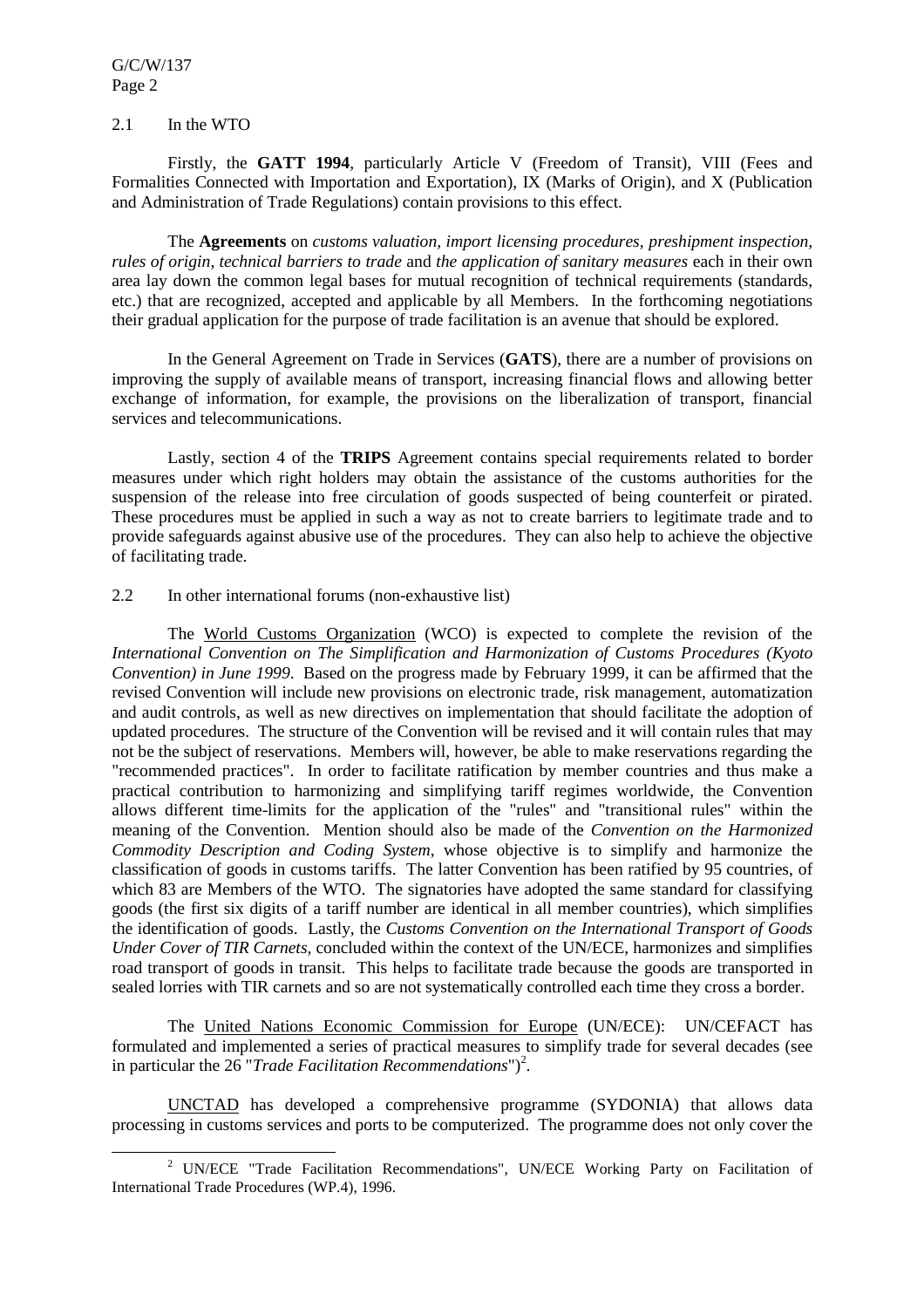computer equipment and software, but also the training of local personnel and the follow-up to the project. Around 100 sites both in developing countries and countries with economies in transition have benefited from this programme and have been able to make substantial improvements both as regards customs security and fiscal revenue.

A number of non-governmental organizations have also drawn up facilitation instruments, for example, the International Chamber of Commerce (i.e. INCOTERMS such as f.o.b and CAF) and the International Organization for Standardization (i.e. ISO standard, A4 format for trade documents).

#### **3. Practical examples of trade facilitation**

The contributions by several Members of the WTO have shown that introducing modern data exchange technology and improving the training of personnel have allowed customs clearance to be speeded up and have increased customs revenue.

For example, one Member reformed its customs services by introducing modern data exchange technology based on the UN/EDIFACT standard for the treatment of imported goods, risk assessment and management control. Electronic data interchange (EDI) allows it to process 90 per cent of the information on imports electronically. It now only takes one fifth of the time to process an import declaration, data entry errors have been eliminated and the personnel processing import data is being used to greater effect. Risk assessment is much more efficient and this has enhanced the quality of customs controls while at the same time lowering the number of actual interventions. Customs revenue has increased despite lower customs duties. The transmission of electronic data costs 80 per cent less for companies than the transmission of the same data in a hard copy. Savings in time have also led to financial savings. Less than one year after the reform, the cost of modernization (US\$5 million) had been amortized.

In 1997, another Member introduced an electronic system which computerized the registration of exporters and imports, the granting of licences, the fixing of prices, customs valuation, shipment and exchange controls. This system has reduced the amount of paperwork and at the same time lowered costs while giving rapid access to statistical information.

These improvements have been beneficial to SMEs in particular. The time savings have allowed them to lower costs significantly.

#### **4. Plan for possible action at the WTO**

The main point to be considered is whether or not a trade facilitation instrument specific to the WTO should be drawn up.

In order to do this, there will first have to be an exhaustive inventory of existing rules/instruments. Section 2 of this document and the WTO Secretariat Document (G/L/244) are the first step in this direction.

Secondly, such an analysis requires a global approach based on trade transactions themselves, the procedures and the data requirements they entail, and the governmental framework conditions. In other words, the approach must take into account the regulatory and legal aspects related to **goods** (customs and other fiscal aspects, security, trade policy, etc.) and to **services** whether or not they are related to trade transactions (banking, trade financing, transport, insurance and data processing).

Thirdly, the type and extent of cooperation and collaboration among various international organizations dealing with trade facilitation must be identified in order to prevent overlapping and enhance efficiency. It is therefore necessary to define the role of each international organization and also identify the WTO's role in this context.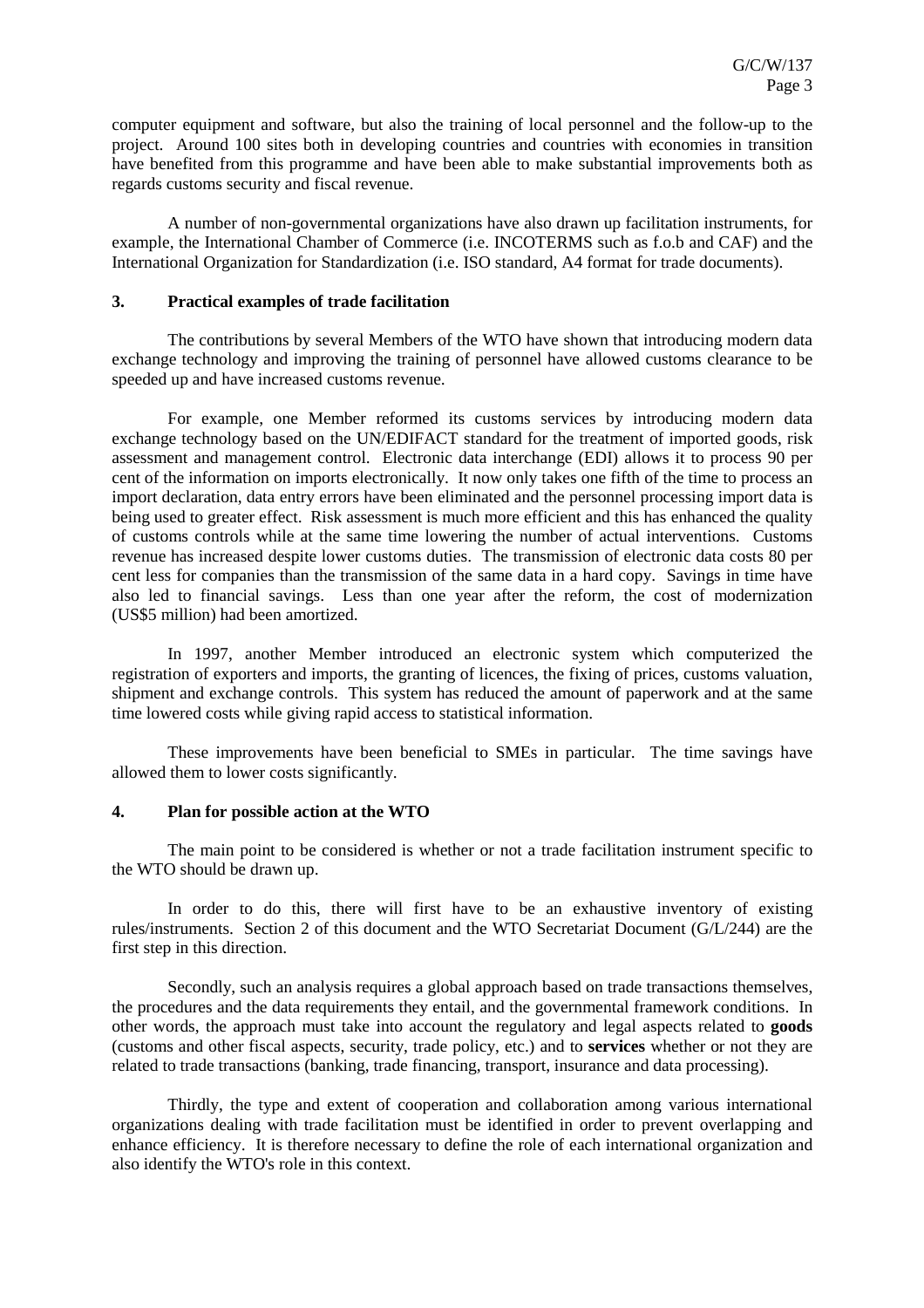If it is decided that a special WTO instrument is required, there are a number of options:

- (1) The instrument should contain the general principles described in section 2.1. For example, transparency could be greatly improved by publishing the regulations applicable before they enter into force, and by the establishment of a scheme for notifying proposed measures to supplement the existing scheme for technical barriers to trade and sanitary and phytosanitary measures. This would give economic operators greater predictability, reliability and legal security. Moreover, mention could be made of the protection and conformity principles and the integrity principle in document G/C/W/126.
- (2) The instrument could incorporate or refer to rules and procedures in other WTO instruments or those of other forums, for example, the Kyoto Convention.
- (3) Additional provisions should perhaps be envisaged to encourage the mutual recognition of certain documents (forms) and the data therein both for imports and exports in order to avoid the frequently high cost of harmonizing and modifying them.
- (4) These additional provisions could also refer specifically to, or even recommend, the use of rules and practices recommended, formulated and harmonized by non-governmental organizations (for example, ISO standards).

Lastly, the following factors should be taken into account in the plan of action:

- (5) Firstly, technical assistance is another aspect that should not only be introduced, but also strengthened and developed.
- (6) The dispute settlement procedure under which issues of law and interpretation of the law are resolved helps to circumscribe better the scope of the WTO's rules and thus enhances transparency and legal security.

# **5. Promoting the use of electronic media and assessing the risks**

The use of accelerated and simplified systems and EDI upon import and export means that goods can be transported more rapidly because the relevant data can be transmitted before the goods arrive at their destination thus speeding up customs clearance, facilitating controls, making it easier to collect customs duties and lowering the cost for economic operators.

In facilitating trade, one of the goals is to replace documents in hard copy by electronic equivalents. Much of the information supplied on paper, for example, names, addresses, descriptions of the product or the term of trade, could be represented by simple codes that are recognizable and automatically processed by computer software.

The terms "best practice" or "recommended practice" include the simplification of procedures, the abolition of excessive or outdated controls, the reduction and streamlining of lines of communication, as well as the use of bar codes and EDI for rapid and precise entry, transmission and automatic processing of data between computers. Awareness and personnel training programmes are the key elements for the successful use of EDI.

At a time of budgetary restrictions, it becomes increasingly inefficient to require officials to verify all administrative formalities, especially when crossing borders: checking all traffic with limited personnel resources means that checks become superficial and unreliable. This is why a growing number of authorities have adopted the legal bases that allow them to adapt the controls to the risks, thereby diminishing to a significant extent checks on traffic carried out by dependable operators. Where there is a risk factor, the traffic can be given full attention by customs personnel.